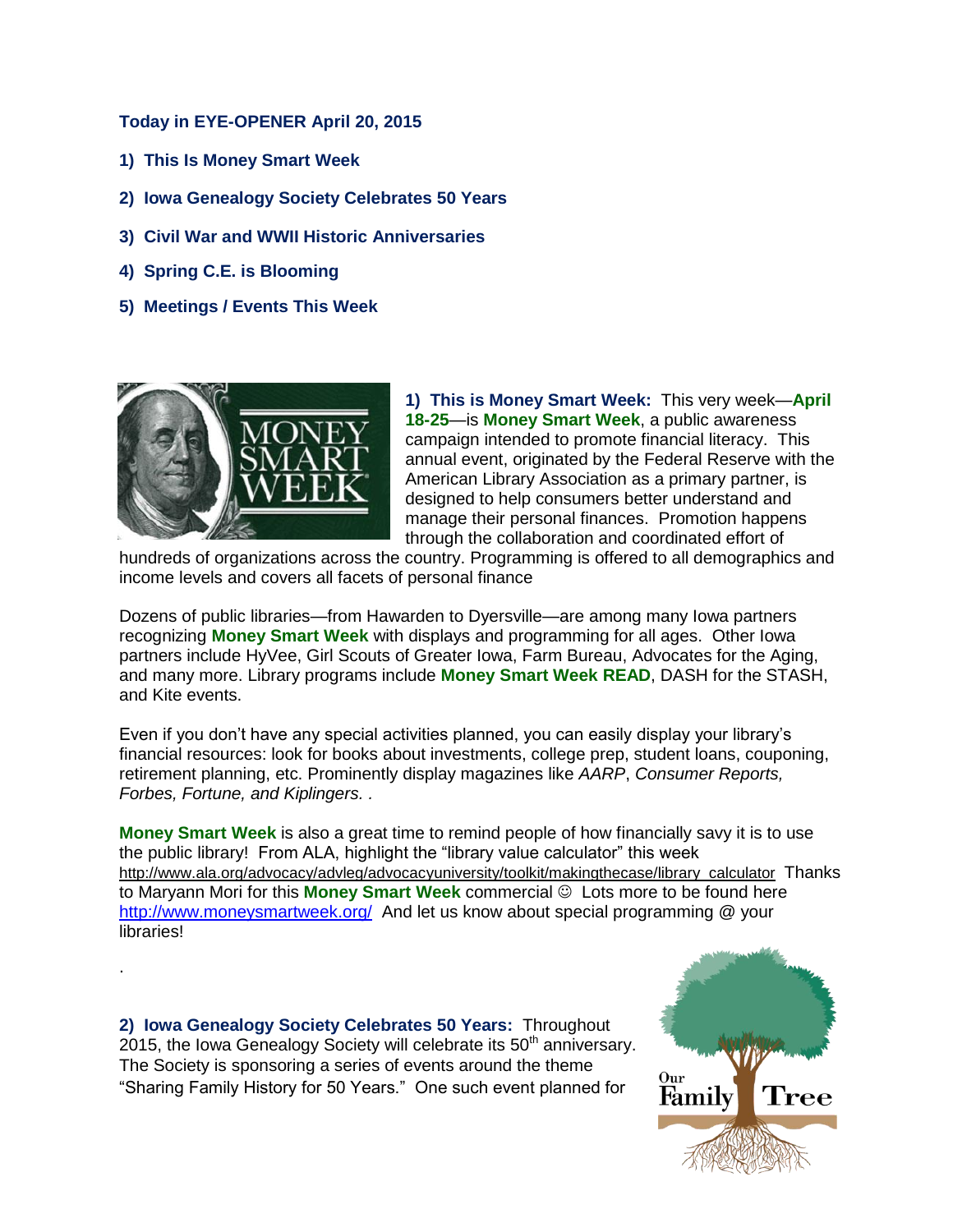the months of June, August, November, and December is a family history writing contest. There are different story categories for each of these months and rules that apply for stories to be successfully judged. Find that info here<http://iowagenealogy.org/?p=7271>

Libraries in or near the Des Moines metro could help promote genealogy classes, many free or at a low cost. These classes, grouped around the theme "Your Ancestors Are Waiting For Your to Find Them," Iowans can indeed find them through Society classes offered to members and non-members alike. Follow this link to find a list of classes at Des Moines locations. [http://iowagenealogy.org/?page\\_id=81](http://iowagenealogy.org/?page_id=81)

Maryann Mori suggests these fine ways for libraries to get in on the action: begin a writers group as a way to collect family stories; oral history projects are also effective ways to collect stories. Check with your high school history teachers to see about partnering with ace history students. And there's always Ancestry.Com, a wonderful resource for public libraries to provide for their communities.

Browse the Iowa Genealogy Society website for much more information about Society sponsored events and resources<http://iowagenealogy.org/>



**3) Civil War and WWII Historic Anniversaries:**  This month of April 2015 marks significant historic anniversaries. 150 years ago, President Lincoln was assassinated by John Wilkes Booth at Ford's Theater. Just days earlier, General Lee surrendered to Union



Fast forward to April of 1945—70 years ago this month—when Americans were mourning the death of

troops at the Appomattox Court House.

President Roosevelt. April 1945 also saw the suicide of Adolf Hitler and henchmen of the  $3<sup>rd</sup>$  Reich. In the spring of '45, Allied troops liberated concentration camps across Nazi-occupied Europe, revealing to the world the full extent of the Holocaust.

Abundant books and websites on both wars make for easy displays, bulletin boards, and newsletter articles. Link to these websites on your own site for people to read more:

- For a look at the restoration of Ford's Theater [www.fordstheatre.org](http://www.fordstheatre.org/)
- The Civil War Sesquicentennial<http://www.civilwar.org/150th-anniversary/>
- Abraham Lincoln Presidential Library Foundation<http://www.alplm.org/>
- From the National Parks Service, the U.S. WWII Memorial <http://www.nps.gov/wwii/index.htm>
- WWII Battlefields [www.battlefieldsww2.com](http://www.battlefieldsww2.com/)
- U.S. Holocaust Memorial Museum<http://www.ushmm.org/>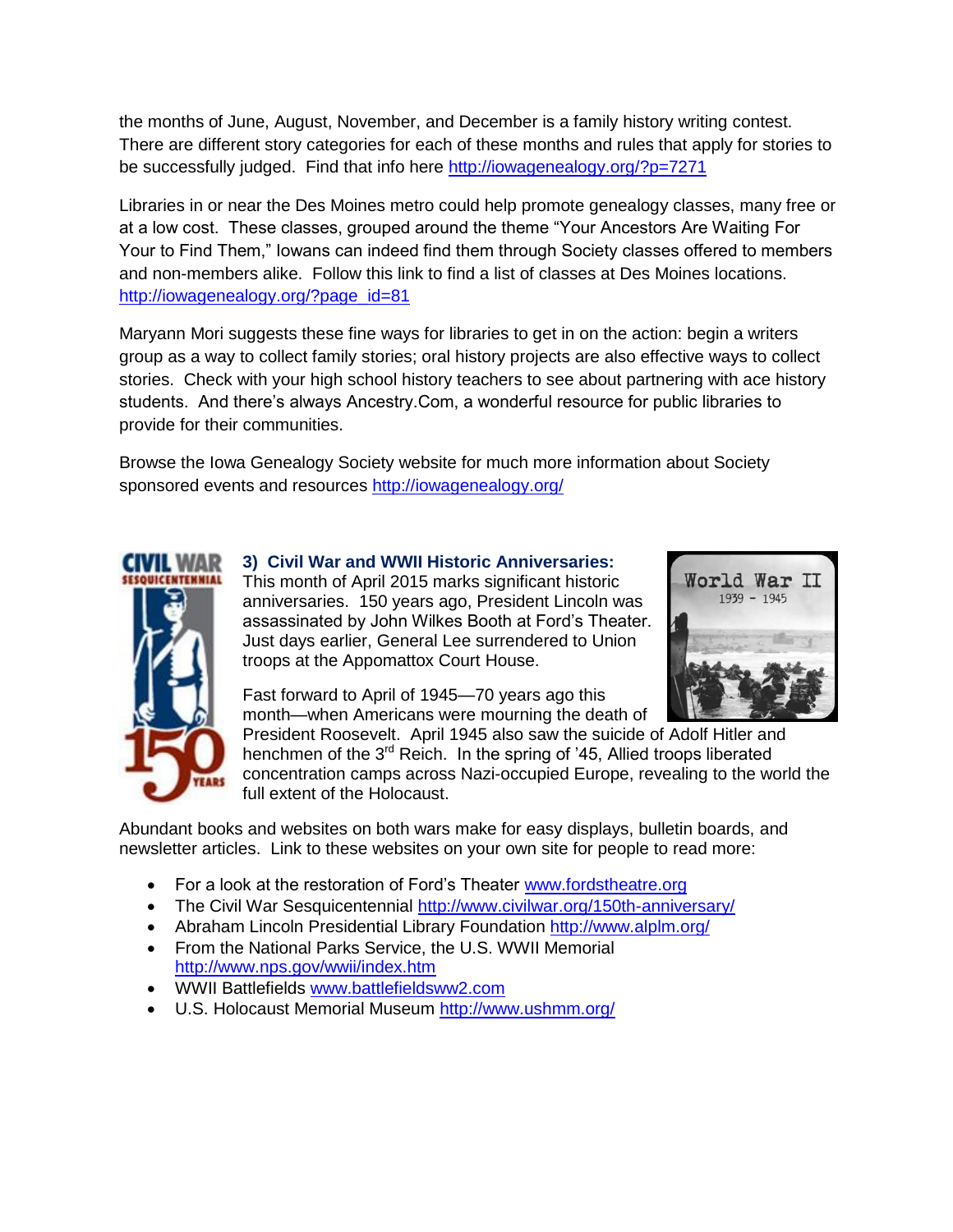

**4) Spring C.E. is Blooming:** If it's c.e. credits you need, you'll

find them springing up all over—on site and online! Here's a recap and encouragement to register soon for any or all of these education events. A few exceptions in how to register noted below:

- **EBSCOHost refresher classes** = April 28 @ Holstein PL (10:00AM-12:00PM) or @ Sanborn PL (2:00-4:00PM) <http://www.statelibraryofiowa.org/cgi-bin/cecat/>
- $\checkmark$  lowa Small Library Association Spring Meeting  $=$  May 1 online at various log-in sites statewide. See Iowa Library Association website for registration flyer <http://www.iowalibraryassociation.org/index.php/iowa-small-library-association>
- $\checkmark$  Kids First Conference = May 4-5 in Des Moines. See this page for registration flyer <http://www.statelibraryofiowa.org/ld/t-z/youthservices/kidsfirst%202011/kids-first-2015>
- $\checkmark$  Director Roundtables = May 18 @ Pocahontas PL; May 19 @ Alton PL; May 21 @ Ida Grove PL ( 9:30AM-12:30PM all locations) [http://www.statelibraryofiowa.org/cgi](http://www.statelibraryofiowa.org/cgi-bin/cecat/)[bin/cecat/](http://www.statelibraryofiowa.org/cgi-bin/cecat/)
- $\checkmark$  **Big Ideas Book Discussion** = May 28 online. This time... Talk Like TED <http://www.statelibraryofiowa.org/cgi-bin/cecat/>
- $\checkmark$  Library101 = June 12 online <http://www.statelibraryofiowa.org/cgi-bin/cecat/>
- $\checkmark$  TICL Conference (Technology Information for 21<sup>st</sup> Century Learners) = June 15-16  $\circledR$ BVU in Storm Lake; sponsored by Northwest and Prairie Lakes AEAs [http://www.ticl](http://www.ticl-ia.org/)[ia.org/](http://www.ticl-ia.org/)

**5***)* **Meetings / Events This Week:** Tomorrow, the Sioux County Library Association sponsors its first countywide staff development day—and with 40 people registered! Sioux Center PL is hosting, Amanda and I are both attending, so Northwest District office will be closed tomorrow. Drop off phone or email messages, we're back on Wednesday.

Choose from these national webinars this week; full descriptions and registration info here <http://www.statelibraryofiowa.org/ld/c-d/continuing-ed/other-conted>

**April 21**. 1:00-2:00PM. **The Community Connector: Referring Social Services at the Library** sponsored by WebJunction & TechSoup <http://www.webjunction.org/events/webjunction.html>